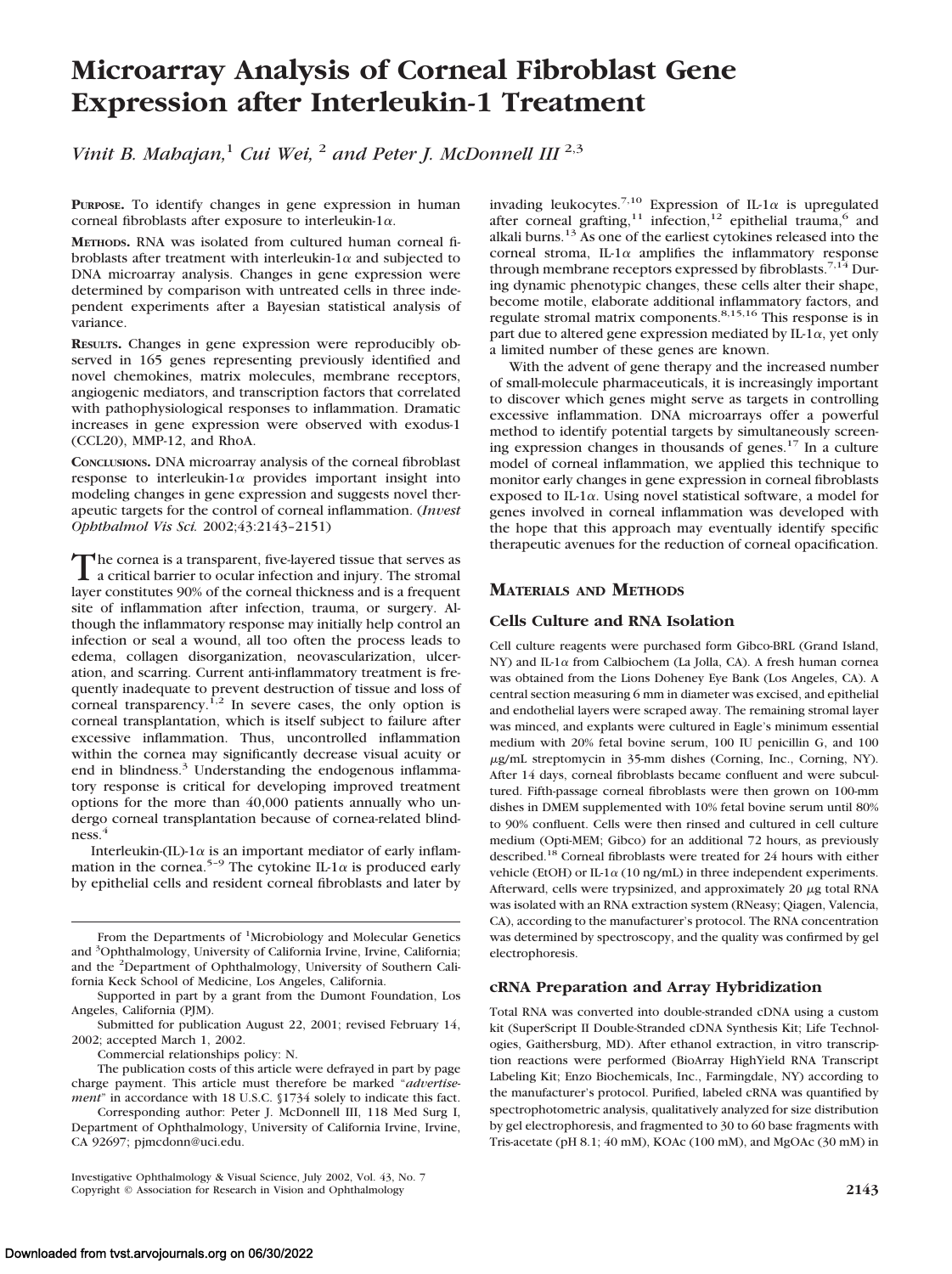a 20- $\mu$ L volume heated for 35 minutes at 94 $\degree$ C. Protocols and instrumentation setups, including total RNA samples, hybridization to U95A human microarrys, washing, staining, and scanning were followed as recommended in the manufacturer's technical manual (GeneChip Microarrays; Affymetrix, Santa Clara, CA).

## **Data Analysis**

The resultant arrays were scanned twice in the system's confocal scanner (HP GeneArray Scanner; Hewlett Packard, Palo Alto, CA). Data analysis was first performed with the software accompanying the microarrays (GeneChip Expression Analysis Software, ver. 3.3; Affymetrix) to obtain average difference intensities. The Cyber-T software package developed at the University of California, Irvine, California, (provided in the public domain by the National Center for Genome Resources, Santa Fe, NM, at http://genomics.biochem.uci.edu/genex/ cybert/) was then used to determine average intensity values of genes across three independent experiments and to compare values for control- and IL-1 $\alpha$ -treated cells. This list was further restricted based on whether genes were consistently present or consistently absent in three independent experiments. By using a Bayesian statistical analysis, significant changes were ranked by the assignment of probabilities.<sup>19</sup> Genes displaying intensities lower than 30 were empirically considered absent. Multiples of changes in gene expression were calculated by comparing average intensities in control with IL-1 $\alpha$  treatment. For genes that were entirely absent in either control or IL-1 $\alpha$  treatment but present in the other condition, relative multiples of change were assigned by comparing intensities with a normalized value determined by the software (Affymetrix).

#### **RESULTS**

The U95A human gene microarray is composed of oligonucleotides representing approximately 12,000 full-length, partially sequenced, and expressed sequence tag genes. Of the sequences represented, approximately 7700 were detected in cRNA produced from cultured human corneal fibroblasts, and 3532 of these correlated with complete cDNAs. Pair-wise comparison of gene expression levels in three independent control experiments displayed an overall correlation coefficient of *R*<sup>2</sup> 0.95, suggesting excellent reproducibility (data not shown).

Corneal fibroblasts were treated with IL-1 $\alpha$  for 24 hours, as in previous studies,<sup>18</sup> and cRNA was generated for microarray analysis. A common approach to identifying significant changes in gene expression is based on selection by multiples of change. After IL-1 $\alpha$  treatment, 1115 genes displayed a greater than threefold expression change (data not shown) on average. Yet, many of these were changes with high interexperimental variance and probably represented experimental artifacts. An alternative approach is based on applying the *t*-test within a Bayesian statistical framework and using probabilities rather than multiples of change to rank significant expression changes. This method was preferred, because it more conservatively identifies genes with expression changes and reduces false-positive findings in microarray studies, with few replicates.19,20

After statistical analysis, significant changes in messenger RNA levels were detected in only 14 genes with  $P < 0.01$ (Table 1, asterisks). Expanding the selection of genes to those with a  $P < 0.05$  generated an additional 118 genes (Table 1). Some of the genes were especially noteworthy for their inflammatory roles and are described in the results (Table 1). In addition, 22 genes absent in untreated cells were detected after IL-1 $\alpha$  treatment (Table 2), and 25 genes became undetectable (Table 3). Several unknown or incomplete sequences were also identified. This included 55 sequences with a  $P < 0.05$ : 6 detected only after IL-1 $\alpha$  treatment and 16 that became undetectable after IL-1 $\alpha$  treatment (data not shown). Altogether, these results suggest that the number of highly reproducible changes in gene expression were limited to approximately 2% of the sequences sampled. This is in spite of the extremely sensitive detection system and application of a highly potent cytokine.

#### **Identification of Control Genes**

Studies demonstrate that gene detection by microarrays correlates with standard methods such as Northern analysis and RT-PCR.<sup>21</sup> In untreated corneal fibroblasts, for example, the microarray experiment detected 521 corneal genes previously catalogued by various methods.<sup>22</sup> At the same time, genes specifically not expressed by passaged corneal fibroblasts, such as the type 2 IL-1 receptor, collagenase, and stromelysin were appropriately absent.<sup>23,24</sup> To further confirm whether previously described changes in gene expression in IL-1 $\alpha$ -treated corneal fibroblasts were evident in these microarray studies, we examined genes for IL-1 $\alpha$ , regulated on activation normal T-cell expressed and secreted (RANTES), and granulocyte-macrophage-colony-stimulating factor (GM-CSF)-1.<sup>18,25</sup> These genes served as internal controls, and, consistent with previous studies, each of these genes was upregulated. In treated cells IL-1 $\alpha$  gene expression increased sixfold, RANTES eightfold, and GM-CSF-1 sevenfold (Tables 1, 2). These findings lend strong support to the statistical methods used for gene selection and the validity of the microarray analysis within the biological context. Some IL-1 $\alpha$ -responsive genes such as hepatocyte growth factor,<sup>26</sup> monocyte chemotactic protein- $1,^{18}$ and  $GRO- $\alpha$ ,<sup>27</sup> were not represented on the microarray and$ could not be tested.

IL-1 $\alpha$ -responsive genes have also been studied in cells of different tissue origin. The microarray analysis identified similar expression changes not previously described in the corneal fibroblasts. Some of these were the modulation of interferon-  $\beta$ 2, endothelin-1, platelet-derived growth factor (PDGF)- $\alpha$  receptor, thrombospondin, manganese superoxide dismutase, Gro- $\beta$ , Gro- $\gamma$ , plasminogen activator-inhibitor (PAI) 2, c-myc, and IL-6.10 No expression changes were observed in inducible nitric oxide synthase (iNOS), cyclooxygenase (COX)-2, tissue inhibitor of matrix metalloproteinase (TIMP)-1, metalloproteinase (MMP)-1, IL-8, or keratinocyte growth factor. This may reflect either a tissue-specific expression or response, or in the case corneal fibroblast genes, differences in the experimental conditions.24,28

#### **Secreted Inflammatory Genes**

As one of the earliest expressed cytokines, IL-1 $\alpha$  propagates the expression of additional cytokines that amplify the inflammatory process. Genes for both IL-1 $\alpha$  and IL-1 $\beta$  were upregulated (Table 1, 2). It is important to note that the increased IL-1 $\beta$  RNA detected may reflect increased stabilization of its mRNA rather than increased transcription and that some IL-1– responsive genes, such as keratinocyte growth factor, may depend specifically on the IL-1 $\beta$  isoform.<sup>26,29</sup> Interferon- $\beta$ 2a, which is identical with IL-6, was upregulated and may have a protective role during corneal infection.<sup>30</sup> Interferon- $\alpha$ , which displays antiviral, antiparasitic, and antiproliferative activities, $31$  was downregulated. This could create a permissive environment for fibroblast mitogenesis and viral infection.

Chemokines are cytokines that recruit leukocytes to sites of inflammation.<sup>32</sup> In response to IL-1 $\alpha$ , for example, corneal fibroblasts upregulate and secrete MCP-1 (CCL2), RANTES (CCL5), and  $GRO\alpha$  (CXCL1).<sup>6,18</sup> The microarray experiments identified two other growth-regulated oncogenes (GRO) genes: GRO- $\beta$  (XXCL2) and GRO- $\gamma$  (CXCL3). The chemokine exodus-1/MIP-3 $\alpha$ /LARC (CCL20),<sup>33,34</sup> displayed a dramatic 29fold increase in expression. Monocyte chemotactic protein-2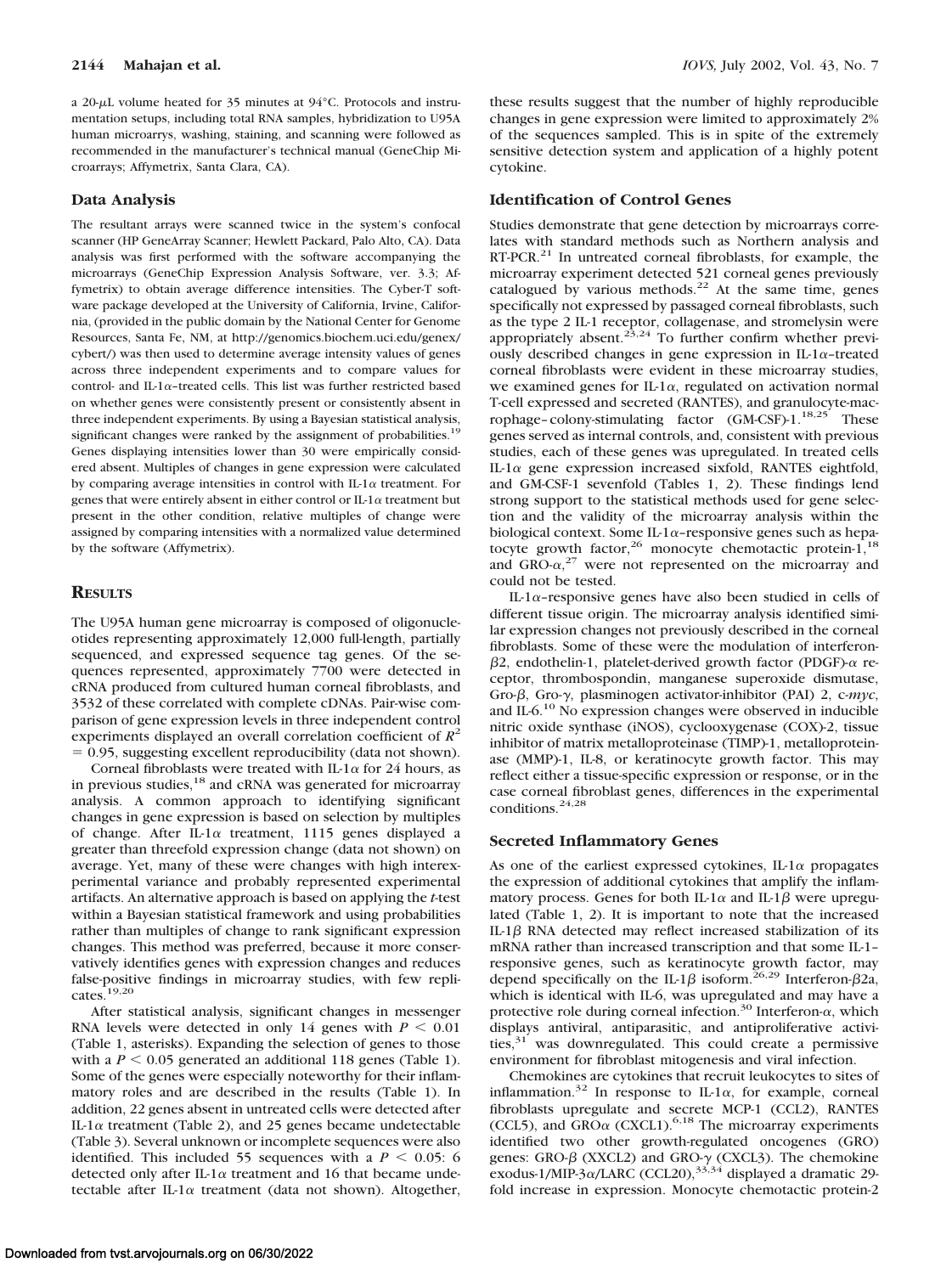## **TABLE 1.** Genes Expression Changes after IL-1 $\alpha$  Treatment

| Accession<br><b>Number</b> | <b>Gene Description</b>                                       | Change<br>(x) | Accession<br><b>Number</b> | <b>Gene Description</b>                           | Change<br>(x) |
|----------------------------|---------------------------------------------------------------|---------------|----------------------------|---------------------------------------------------|---------------|
| Extracellular              |                                                               |               | U50062                     | RIP protein kinase                                | 2.4           |
| Inflammation               |                                                               |               | M29893                     | Low-molecular-mass GTP-binding protein (ral)      | $-2.1$        |
| U64197                     | Exodus-1*                                                     | 29.2          | L33881                     | Human protein kinase C iota isoform               | $-2.8$        |
| Y16645                     | Monocyte chemotactic protein-2                                | 14.8          | AF039945                   | Synaptojanin 2B                                   | $-3.0$        |
| M21121                     | T-cell-specific protein (RANTES)*                             | 8.3           | U37352                     | Phosphatase 2A B' alpha1 regulatory subunit       | $-3.4$        |
| M13207                     | GM-CSF-1                                                      | 7.2           | Y13493                     | Protein kinase Dyrk2                              | $-3.7$        |
| M15330                     | Interleukin-1-beta (IL-1 $\beta$ )                            | 6.5           | L20321                     | Serine/threonine kinase stk2*                     | $-3.9$        |
| M36821                     | GRO-gamma*                                                    | 4.1           | M59371                     | Human protein tyrosine kinase*                    | $-5.4$        |
| X04430                     | IFN-beta 2a (IL-6)                                            | 3.9           | Metabolic                  |                                                   |               |
| M36820                     | GRO-beta                                                      | 3.2           | M20681                     | Glucose transporter-like protein-III (GLUT3)      | $-3.1$        |
| X78686                     | <b>ENA-78</b>                                                 | 3.1           | M81118                     | Alcohol dehydrogenase chi polypeptide (ADH5)      | $-2.3$        |
| Matrix                     |                                                               |               | U46689                     | Microsomal aldehyde dehydrogenase (ALD10)         | $-2.3$        |
| L23808                     | Human metalloproteinase (HME) MMP-12*                         | 10.4          | AF025887                   | Glutathione S-transferase A4-4 (GSTA4)            | $-2.9$        |
| J05008                     | Homo sapiens endothelin-1 (EDN1)*                             | 8.8           | U37100                     | Aldose reductase-like peptide                     | $-2.8$        |
| Y00630                     | Plasminogen activator-inhibitor 2, (PAI-2)                    | 7.7           | X13589                     | Aromatase (estrogen synthetase)                   | 3.3           |
| X14787                     | Thrombospondin                                                | 4.1           | X85019                     | UDP-GalNAc-polypeptide N-                         | 3.1           |
| L02870                     | Alpha-1 type VII collagen (COL7A1)                            | 3.5           |                            | acetylgalactosaminyltransferase (T2)              |               |
| U76702                     | Follistatin-related protein (FLRG)                            | 3.2           | AF020543                   | Palmitoyl-protein thioesterase-2 (PPT2)           | 2.6           |
| M60278                     | Heparin-binding EGF-like growth factor                        | 2.6           | D86181                     | Galactocerebrosidase                              | $-2.5$        |
| M14113                     | Coagulation factor VIII-C                                     | $-2.7$        | S69189                     | Peroxisomal acyl-coenzyme A oxidase               | $-2.5$        |
| M58526                     | Alpha-5 collagen type IV (COL4A5)                             | $-3.2$        | M76665                     | 11-beta-Hydroxysteroid dehydrogenase (HSD11)      | 2.5           |
| X78947                     | Connective tissue growth factor                               | $-3.2$        | AF029893                   | i-beta-1,3-N-Acetylglucosaminyltransferase        | $-2.4$        |
| X15998                     | Chondroilin sulphate proteoglycan versican,                   | $-3.4$        | U43944                     | Cytosolic NADP(+)-dependent malic enzyme          | $-2.8$        |
|                            | V1 splice-variant                                             |               | L29254                     | (clone P1-5) L-Iditol-2 dehydrogenase             | $-2.7$        |
| K02054                     | HUMGRP5E Human gastrin-releasing peptide                      | $-3.8$        | L <sub>46590</sub>         | Very long chain acyl-CoA dehydrogenase            | 2.9           |
| AB011538                   | MEGF5*                                                        | $-4.1$        | Miscellaneous              |                                                   |               |
| S78569                     | Laminin alpha 4 chain*                                        | $-5.4$        | AL022165                   | Chondroitin 6-sulfotransferase-like protein       | 7.1           |
| Membrane Protein           |                                                               |               | D29992                     | Placental protein 5 (PP5)                         | 6.9           |
| S <sub>46950</sub>         | Adenosine A2 receptor                                         | 9.7           | M92357                     | <b>B94</b>                                        | 3.8           |
| U55258                     | hBRAVO/Nr-CAM precursor                                       | 9.1           | AJ225089                   | 2-5' Oligoadenylate synthelase 59 kDa isoform     | 3.6           |
| M57230                     | Membrane glycoprotein gp130                                   | 5.4           | X54162                     | 64 Kd autoantigen expressed in thyroid and        | 3.3           |
| U08023                     | Cellular proto-oncogene (c-mer)                               | 5.1           |                            | extra-ocular muscle                               |               |
| Z48199                     | Syndecan-1 gene (exons 2-5)                                   | 4.7           | AF048730                   | Cyclin T1                                         | 3.0           |
| \$77812                    | Vascular endothelial growth factor receptor/                  | 4.7           | J02611                     | Apolipoprotein D                                  | 2.8           |
|                            | VEGF receptor/cell surface tyrosine kinase                    |               | X07834                     | Manganese superoxide dismutase                    | 2.6           |
| M23263                     | Androgen receptor (HUMARB)                                    | 4.3           | U11313                     | Sterol carrier protein-X/sterol carrier protein-2 | $-2.2$        |
| AF035121                   | KDR/flk-1 (VEGF receptor)                                     | 4.0           |                            | $(SCP-X/SCP-2)$                                   |               |
| AL022314                   | Novel trypsin family protein with class A                     | 3.6           | M15796                     | Human cyclin protein gene                         | $-2.2$        |
|                            | LDL receptor domains                                          |               | AJ001625                   | Pex3                                              | $-2.4$        |
| L10126                     | Serine/threonine kinase receptor-2-3 (SKR2-3)                 | 3.5           | AL022326                   | Synaptogyrin 1A (SYNGR1A)                         | $-2.4$        |
| U77643                     | K12 protein precursor                                         | 3.4           | U68723                     | Checkpoint suppressor 1                           | $-2.4$        |
| U67784                     | Orphan G-protein-coupled receptor (RDC1)                      | 3.4           | S74728                     | Antiquitin=26g turgor protein homologue           | $-2.5$        |
| U31628                     | Interleukin-15 receptor alpha chain                           | 3.2           | U70063                     | Human acid ceramidase                             | $-2.5$        |
|                            | precursor (IL15RA)                                            |               | D64109                     | Tob family (Tob2)                                 | $-2.5$        |
| X76079                     | Platelet-derived growth factor alpha receptor                 | 3.1           | D83004                     | Ubiquitin-conjugating enzyme E2                   | $-2.6$        |
| AF057169                   | Bestrophin (VMD2), alternatively spliced product              | 3.1           | AF070523                   | <b>JWA</b>                                        | $-2.6$        |
| U97145                     | RET ligand 2 (RETL2)                                          | 3.0           | AB023421                   | Heat shock protein apg-1                          | $-2.7$        |
| M29696                     | Interleukin-7 receptor (IL-7)                                 | 2.9           | U92436                     | MMAC1 (tumor supressor)                           | $-2.8$        |
| U50136                     | Leukotriene C4 synthase (LTC4S)                               | 2.3           | AF006010                   | Progestin-induced protein (DD5)                   | $-2.9$        |
| U07695                     | Human tyrosine kinase (HTK)                                   | $-2.5$        | M13452                     | Lamin A*                                          | $-3.2$        |
| AF009425                   | C18orf1, alternative splicing variant alpha-2                 | $-2.7$        |                            | SPHAR gene for cyclin-related protein             |               |
| L06328                     | Voltage-dependent anion channel isoform 2                     | $-2.8$        | X82554                     |                                                   | $-3.5$        |
|                            | (VDAC)                                                        |               | M32886                     | Sorcin CP-22                                      | $-3.8$        |
| L07594                     | Transforming growth factor-beta type III receptor             | $-2.8$        | AF005081                   | Skin-specific protein (xp320)                     | $-4.2$        |
| AF070594                   | HNK-1 sulfotransferase                                        | $-2.8$        | Nuclear                    |                                                   |               |
| U81375                     | hENT1                                                         | $-2.9$        | U88964                     | HEM45                                             | 8.4           |
| S59184                     | Related to receptor tyrosine kinase                           | $-3.0$        | D21205                     | Estrogen-responsive finger protein                | 6.4           |
| U32324                     | Human interleukin-11 receptor alpha chain                     | $-3.5$        | M14660                     | ISG-54K gene (interferon-stimulated gene)         | 4.4           |
| D50406                     | <b>RECK</b>                                                   | $-3.9$        | L02932                     | Peroxisome proliferator-activated receptor        | 3.9           |
| AL035081                   | Similar to Xenopus laevis mRNA for KDEL                       | $-4.5$        | L78440                     | STAT4                                             | 3.8           |
|                            | receptor                                                      |               | X63759                     | hTNP2                                             | 3.7           |
| Cytosolic                  |                                                               |               | AB015332                   | HRIHFB2018                                        | 3.4           |
| Structural                 |                                                               |               | U51096                     | Cdx2                                              | 3.1           |
| X68742                     | Integrin, alpha subunit*                                      | 7.0           | V00568                     | c-Myc oncogene                                    | 3.3           |
| X90761                     | hHa2 (keratin)                                                | 3.4           | M97935                     | Transcription factor ISGF-3                       | 3.9           |
|                            |                                                               |               | U19969                     | Two-handed zinc finger protein ZEB mRNA           | $-2.3$        |
| L43821                     | Enhancer of filamentation (HEF1)                              | 2.9           | AF008442                   | RNA polymerase I subunit hRPA39 mRNA              | $-2.5$        |
| M22299<br>AF035812         | T-plastin                                                     | $-2.2$        | AF020043                   | Chromosome-associated polypeptide (HCAP)          | $-2.6$        |
|                            | Dynein light intermediate chain 2 (LIC2)                      | $-2.3$        | AJ223321                   | RP58 gene                                         | $-2.7$        |
| X53002                     | Integrin beta-5 subunit                                       | $-2.5$        | V01512                     | Cellular oncogene c-fos                           | $-2.7$        |
| S67247                     | Smooth muscle myosin heavy chain isoform                      | $-2.6$        | AL031670                   | Similar to Zinc finger, C3HC4 type (RING finger)  | $-2.8$        |
|                            | SMemb                                                         |               | AB006909                   | A-type microphthalmia associated transcription    | $-2.9$        |
| X94232                     | RP1                                                           | $-2.6$        |                            | factor                                            |               |
| U97067                     | Alpha-catenin-like protein                                    | $-2.6$        | AF054284                   | Spliceosomal protein SAP 155                      | $-3.0$        |
| U49957                     | LIM protein (LPP)*                                            | $-4.3$        | U <sub>10686</sub>         | MAGE-11 antigen (MAGE11)                          | $-3.2$        |
| Signaling                  |                                                               |               | D <sub>1</sub> 3666        | Osteoblast-specific factor 2 (OSF-2os)*           | $-3.6$        |
| U19261                     | Epstein-Barr virus-induced protein (TNF                       | 6.2           | M97815                     | Cellular Retinoic acid-binding protein II         | $-5.0$        |
|                            | signaling)                                                    |               |                            | (CRABP-II)*                                       |               |
| X68277                     | CL 100 protein tyrosine phosphatase                           | 4.4           | Mitochondrial              |                                                   |               |
| U77735                     | Pim-2 protooncogene homolog (pim-2h)                          | 3.7           | X69433                     | Mitochondrial isocitrate dehydrogenase (NADP)     | $-2.9$        |
| X79780                     | YPT3                                                          | 3.2           | Y14494                     | Mitochondrial carrier protein ARALAR1             | $-3.2$        |
| AF041434                   | Potentially prenylated protein tyrosine<br>phosphatase hPRL-3 | 2.5           | U22028                     | Human cytochrome P450 (CYP2A13)                   | $-3.6$        |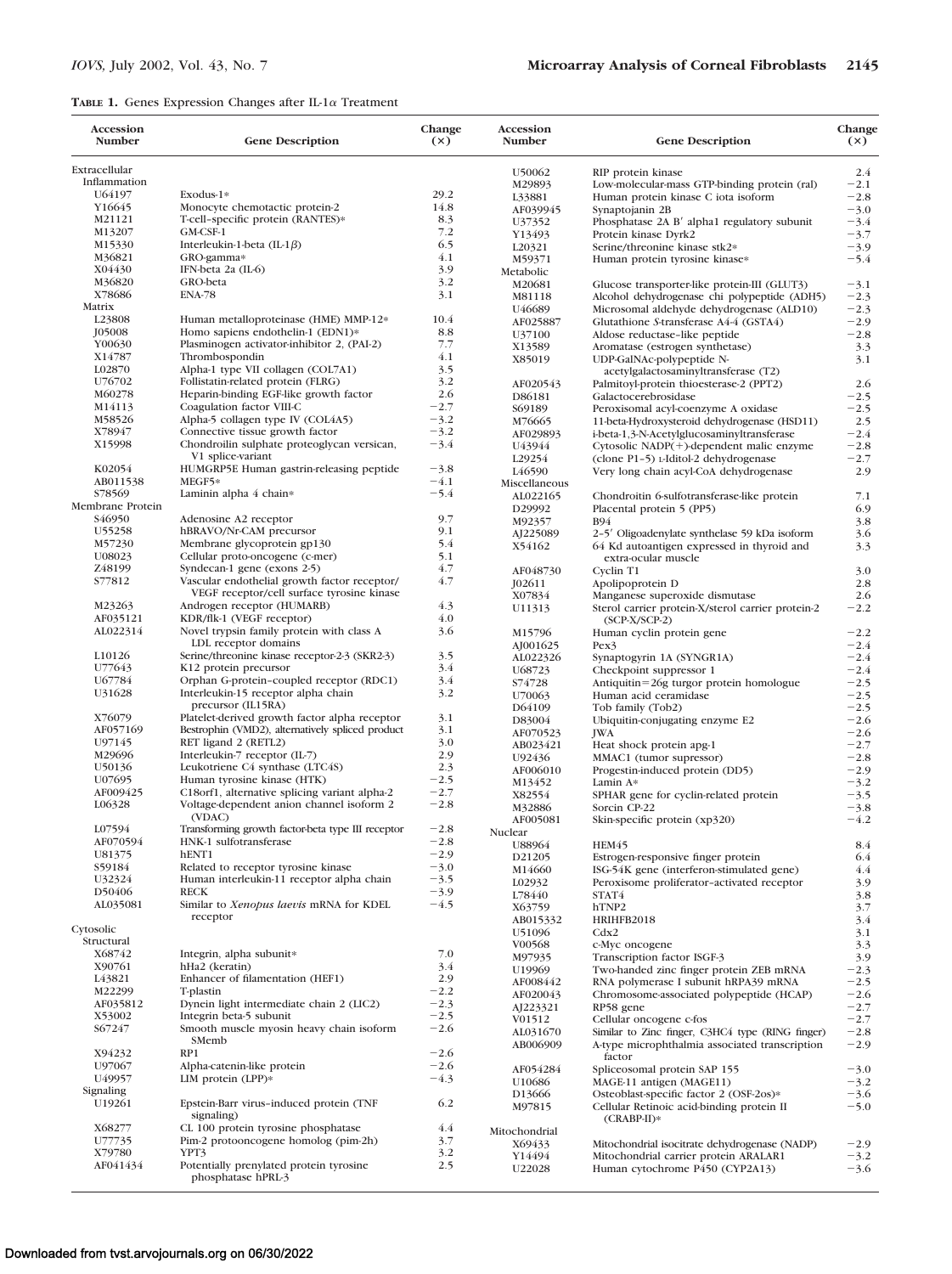| <b>Accession Number</b>   | <b>Gene Description</b>                                        | Change $(x)$ |  |
|---------------------------|----------------------------------------------------------------|--------------|--|
| Extracellular             |                                                                |              |  |
| Inflammation              |                                                                |              |  |
| M28983                    | Interleukin 1 alpha                                            | 6.0          |  |
| Matrix                    |                                                                |              |  |
| U19557                    | Squamous cell carcinoma antigen 2 (SCCA2)                      | 9.2          |  |
| Membrane Protein          |                                                                |              |  |
| M81830                    | Somatostatin receptor isoform 2 (SSTR2)                        | 9.9          |  |
| U10485                    | Lymphoid-restricted membrane protein (Jaw1)                    | 9.7          |  |
| L02750                    | Potassium channel                                              | 4.6          |  |
| Cytosolic                 |                                                                |              |  |
| Structural                |                                                                |              |  |
| U89330                    | Microtubule-associated protein 2 (MAP2), alternatively spliced | 12.7         |  |
| AJ005694                  | Short form of beta II spectrin                                 | 10.2         |  |
| <b>Signaling Proteins</b> |                                                                |              |  |
| M12174                    | Ras-related rho (RhoA)                                         | 45.9         |  |
| M93426                    | Protein tyrosine phosphatase zeta-polypeptide (PTPRZ)          | 8.0          |  |
| AB001872                  | Leucine zipper-bearing kinase                                  | 4.0          |  |
| AB001466                  | Efs1                                                           | 2.9          |  |
| Metabolic Enzymes         |                                                                |              |  |
| U10473                    | p4betaGT/3 beta-1,4-galactosyltransferase                      | 8.2          |  |
| L31801                    | Monocarboxylate transporter 1 (SLC16A1)                        | 5.1          |  |
| U22961                    | Similarity to L-glycerol-3-phosphate-NAD oxidoreductase        | 3.9          |  |
| AF040639                  | Aflatoxin B1-aldehyde reductase                                | 3.9          |  |
| Miscellaneous             |                                                                |              |  |
| U16811                    | Bak                                                            | 9.7          |  |
| U52969                    | PEP19 (PCP4)                                                   | 2.4          |  |
| Nuclear                   |                                                                |              |  |
| U22376                    | Human (c-myb) gene                                             | 14.2         |  |
| AF059194                  | <b>MAFK</b>                                                    | 12.5         |  |
| M21535                    | Erg protein (ets-related gene, HUMERG11)                       | 5.7          |  |
| L <sub>49219</sub>        | RB1                                                            | 5.5          |  |
| X80878                    | R-kappaB                                                       | 5.3          |  |
|                           |                                                                |              |  |

**TABLE 2.** Genes Expressed after IL-1 $\alpha$  Treatment

(CCL8) and ENA-78 (CXCL5) were upregulated as well.<sup>35</sup> Together, these chemokines bind to various G-protein–coupled chemokine receptors expressed by neutrophils, eosinophils, monocytes, and T cells and could attract a full range of leukocytes from the limbal region into the corneal stroma.<sup>36</sup>

#### **Cellular Inflammation Genes**

IL-1 $\alpha$  regulation of genes expressed at the membrane fundamentally alters the fibroblast responsiveness to extracellular inflammatory factors. Membrane receptors for IL-7 and IL-15 were upregulated. Expression of gp130, a membrane receptor/ signal transducer for  $IL-6$ ,<sup>37,38</sup> increased fivefold, and together with an increase in IL-6, suggests the coordinated expression of a signaling pathway. Receptor responses to the cytokine gliaderived neurotrophic factor (GDNF) are modified by RETL-2, which increased threefold.<sup>39</sup> In contrast, the cytokine receptor for IL-11 was downregulated, suggesting a possible decreased responsiveness to the antiapoptotic signal generated by IL-11.<sup>40</sup> In addition, the decreased level of major histocompatibility complex (MHC) class II HLA-DR  $\beta$ -1 suggests that antigen presentation mediated by the fibroblasts may be diminished.<sup>41</sup>

Modulation of gene transcription is an essential feature of cytokine signaling, and expression changes in several transcriptional factors were observed (Tables 1, 2, 3). Of particular note was the increased expression of signal transducer and activator of transcription (STAT)-4 and R-KB. STAT proteins have dual functions: first binding to cytokine receptors and then migrating into the nucleus and directly activating transcription. STAT4 is essential for IL-12 signals that lead to production of interferon- $\gamma$ <sup>42,43</sup> The recently identified R- $\kappa$ B is a homologue of nuclear factor (NF)- $\kappa$ B, the prototypical inflammatory transcription factor. Although R-KB is known to regulate interleukin-2 receptor  $\alpha$ -chain gene expression,<sup>44</sup> its conceivably

broad transcriptional and inflammatory effects remain to be explored. In contrast to transcription factors, an alternative mechanism for gene regulation is the degradation of newly formed mRNA. The observed increase in the nuclear protein HEM45 may have this effect, as suggested by its putative role in degrading viral mRNA.45

An important mechanism of IL-1 $\alpha$ -mediated inflammation is the activation of eicosanoid signaling by modulating arachidonic acid metabolism.<sup>10</sup> No effects were observed on phospholipase A2 or COX-2 expression. In contrast to the cyclooxygenase pathway, the lipoxygenase pathway appeared to be activated early with the observed increase in leukotriene C4 synthase.<sup>46</sup> Among other effects, its secreted product leukotriene-C4 (LTC4) increases microvascular permeability.<sup>47</sup>

### **Corneal Transparency and Extracellular Matrix Genes**

One of the remarkable features of the cornea is its essential transparency to light—a transparency that is diminished after injury. This transparency depends on the extracellular collagen composition and organization, and corneal fibroblasts are a primary source of extracellular matrix proteins in the stroma.  $TGF\beta$ , for example, regulates collagen synthesis and deposition and is an immunosuppressant in the anterior chamber.<sup>48,49</sup> Activation of TGF $\beta$  is dependent on thrombospondin-1, which increased fourfold after IL-1 $\alpha$  treatment. This may affect both the matrix structure and regulation of inflammation.<sup>50</sup> An observed decrease in the TGFB type III receptor suggests IL-1 $\alpha$ may modulate specific TGF signaling pathways.<sup>51,52</sup> bone morphogenic protein (BMP)-7, which regulates specific collagen deposition, displayed a decreased expression.<sup>53</sup> In addition to these signaling molecules, IL-1 $\alpha$  induced a threefold increase in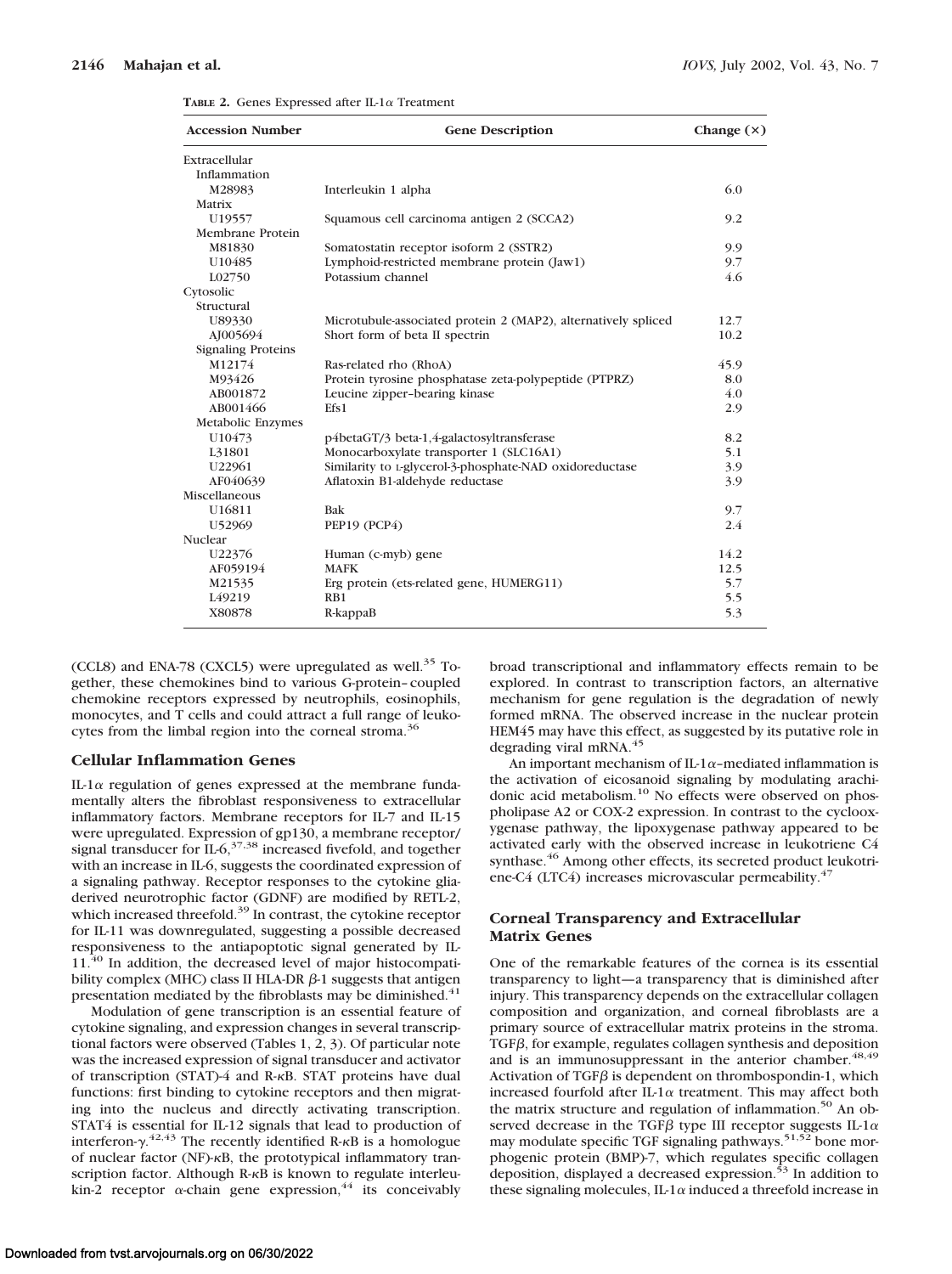| <b>Accession Number</b> | <b>Gene Description</b>                            | Fold-change |  |
|-------------------------|----------------------------------------------------|-------------|--|
| Extracellular           |                                                    |             |  |
| Inflammation            |                                                    |             |  |
| M28585                  | Leukocyte interferon alpha, clone pIFN105          | $-5.7$      |  |
| Matrix                  |                                                    |             |  |
| AJ224741                | Matrilin-3                                         | $-3.1$      |  |
| X51801                  | OP-1 (BMP-7)                                       | $-3.1$      |  |
| Membrane Protein        |                                                    |             |  |
| M29540                  | Carcinoembryonic antigen (CEA)                     | $-6.3$      |  |
| M32578                  | MHC class II HLA-DR beta-1 mRNA (DR2.3)            | $-5.2$      |  |
| M69296                  | Estrogen receptor-related protein                  | $-5.0$      |  |
| AF029343                | Protocadherin 68 (PCH68)                           | $-4.6$      |  |
| U49516                  | Human serotonin 5-HT2c receptor                    | $-3.6$      |  |
| Cytosolic               |                                                    |             |  |
| Structural              |                                                    |             |  |
| U66582                  | GammaC-crystallin (CRYGC)                          | $-13.2$     |  |
| AF052389                | LIM domain binding protein (LDB1)                  | $-12.5$     |  |
| D50370                  | Nucleosome assembly protein                        | $-6.4$      |  |
| X95191                  | Delta-sarcoglycan                                  | $-6.1$      |  |
| S76756                  | 4R-MAP2                                            | $-4.7$      |  |
| Signaling               |                                                    |             |  |
| <b>J03756</b>           | Growth hormone-variant-1 (GH1) and variant-2 (GH2) | $-23.0$     |  |
| L11706                  | Hormone-sensitive lipase (LIPE) gene               | $-21.1$     |  |
| U07620                  | MAP kinase                                         | $-6.2$      |  |
| M60724                  | p70 Ribosomal S6 kinase alpha-I                    | $-3.7$      |  |
| Miscellaneous           |                                                    |             |  |
| AB015228                | RALDH2-T                                           | $-12.5$     |  |
| D83017                  | Nel-related protein                                | $-6.3$      |  |
| AJ005821                | X-like 1                                           | $-5.1$      |  |
| Nuclear                 |                                                    |             |  |
| AF007833                | Kruppel-related zinc finger protein hcKrox         | $-19.8$     |  |
| U66619                  | SWI/SNF complex 60 KDa subunit (BAF60c)            | $-15.7$     |  |
| U66561                  | Kruppel-related zinc finger protein (ZNF184)       | $-13.2$     |  |
| M93119                  | Zinc-finger DNA-binding motifs (IA-1)              | $-8.3$      |  |
| S82986                  | HOXC6                                              | $-6.9$      |  |
|                         |                                                    |             |  |

**TABLE** 3. Genes Undetectable after IL-1 $\alpha$  Treatment

 $\alpha$ -1 type VII collagen (COL7A1), which has a specific role in anchoring the basal cells of the corneal epithelium to the stroma.<sup>54</sup> Also observed was a threefold decrease in  $\alpha$ -5 collagen type IV (COL4A5), which helps form corneal basement membranes.<sup>55</sup>

Collagen matrix organization is regulated by accessory proteins. Proteoglycans maintain corneal transparency by regulating collagen fibril spacing and corneal hydration. A sevenfold increase in chondroitin 6-sulfotransferase–like protein was detected. Expression of this enzyme may be critical for maturation of the keratan sulfate proteoglycans, which are the major proteoglycans in the cornea.<sup>56,57</sup> At the same time, a fivefold decrease in the chondroitin sulfate proteoglycan versican was also detected. Other accessory proteins identified were matrilin-3, which forms collagen-dependent and -independent fibrils,<sup>58</sup> and thrombospondin-1.<sup>59</sup>

Secreted proteases are known to play a major role in remodeling the stromal extracellular matrix during corneal wound healing.<sup>60-62</sup> In response to IL-1 $\alpha$ , fibroblasts displayed a 10-fold increase in human metalloelastase (HME/MMP-12), which was originally identified in macrophages.<sup>63</sup> MMP-12 has multiple extracellular matrix substrates and disrupts basement membranes.<sup>64,65</sup> No expression changes in membrane type matrix metalloproteinase-1, -2, or -4 were detected. Although MMP-1 gene regulation was not detected under these experimental conditions, the observed increase in manganese superoxide dismutase, and leukotriene C4 synthase may eventually signal an increase in MMP-1.<sup>66,67</sup> Secreted proteases are regulated in turn by a various inhibitors. RECK is a membrane protein that inhibits MMP-9 activity.<sup>68</sup> Decreased RECK suggests a concomitant increase in MMP-9 proteolytic activity, which is associated with corneal tissue destruction.<sup>61,62</sup> In contrast, IL-1 $\alpha$  induced the increased expression of two protease inhibitors: squamous cell carcinoma antigen (SCCA) 2 (leupin) and PAI-2, which may help control the degradation of the stromal matrix.69,70 There were no observed expression changes in tissue inhibitor of metalloproteinase-2, -3, or -4.

The avascular and relatively acellular quality of the stroma is essential to maintaining corneal transparency. Stromal neovascularization during inflammation and subsequent wound healing interferes with corneal light transmission, and IL-1 is implicated in this process.71,72 Several angiogenic factors were identified after IL-1 $\alpha$  treatment including endothelin (EDN)-1,<sup>73,74</sup> heparin-binding epidermal growth factor  $(HBEGF),^{75}$  GM-CSF-1,<sup>76</sup> and connective tissue growth factor (CTGF).<sup>77</sup> At the same time, changes in the potent angiogenic factor VEGF, which is not detected in stromal fibroblasts, was appropriately absent.<sup>78,79</sup> Similar to stromal neovascularization, proliferation of stromal fibroblasts interferes with corneal clarity. Some of the angiogenic factors, such as HB-EGF and CTGF, are also fibroblast mitogens.<sup>80-82</sup> Enhanced expression of the PDGF receptor may prime fibroblasts for PDGF mitogenic effects.83 Increased expression of the follistatin-related protein (FLRG), a BMP-2 inhibitor, may protect specifically against BMP-2's proliferative effects.<sup>84,85</sup>

## **Cell Cytoskeletal and Motility Genes**

Corneal fibroblasts normally lie flat between collagen lamella and extend filopodia to adjacent fibroblasts. After injury, however, filopodial extensions retract, actin networks form, and the cells become motile.<sup>15,16</sup> IL-1 $\alpha$  is known to have a chemorepulsive effect on corneal fibroblasts in vitro and at the site of IL-1 $\alpha$  injection in vivo.<sup>83,86</sup> The microarray identified several genes that may contribute to these processes.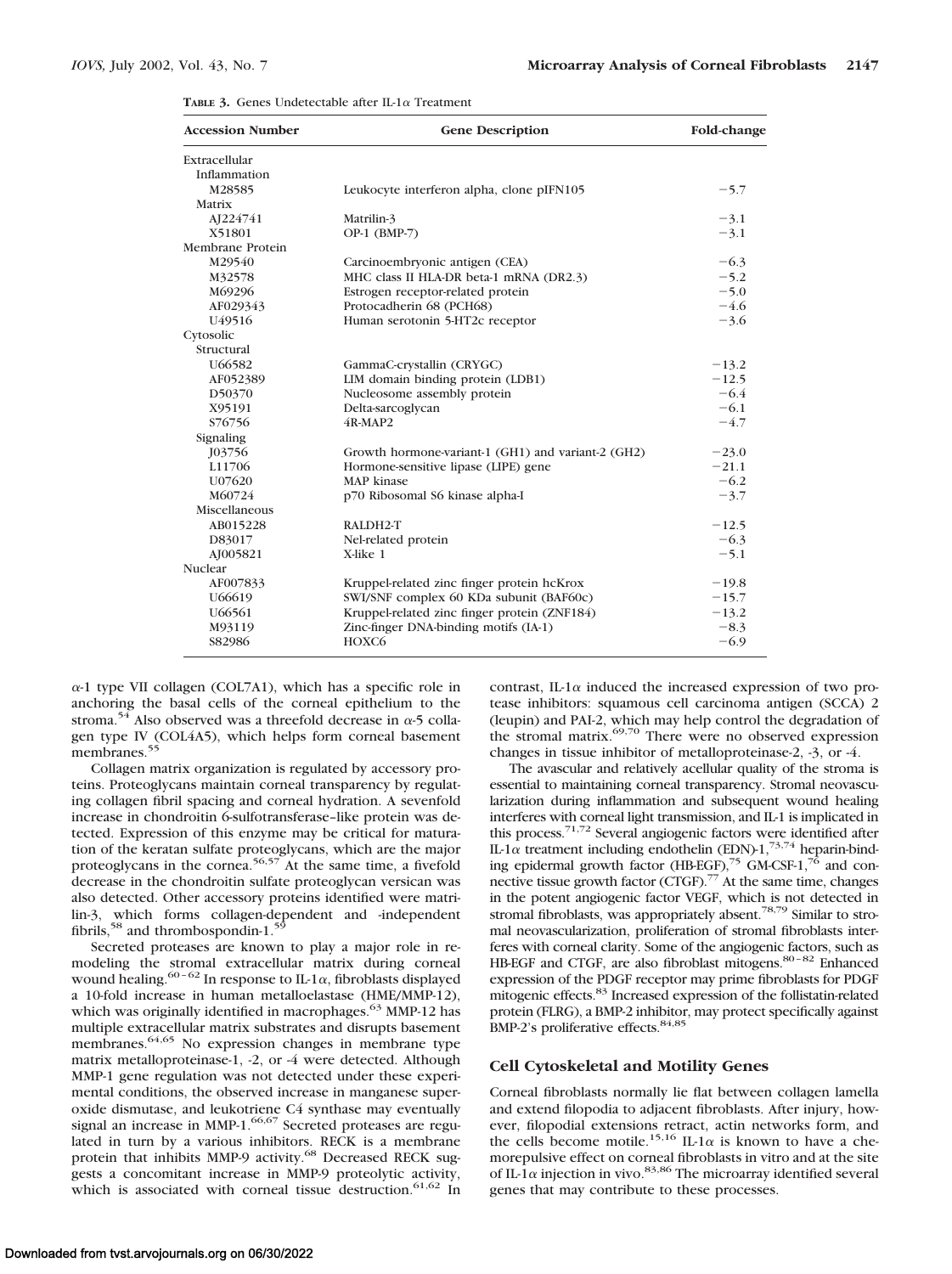

FIGURE 1. Model for IL-1 $\alpha$ -mediated inflammatory response by corneal fibroblasts. IL-1 $\alpha$  responsive genes with putative activities during inflammation, maintenance of corneal transparency, and modulation of the cytoskeleton and cellular motility are presented. Genes are arranged according to their predicted protein localization in various cellular compartments. Genes with increased expression (*bold type*) and decreased expression (*normal type*).

One of the most dramatic changes was the 46-fold increase in RhoA gene expression. The small guanosine triphosphatase (GTPase) RhoA is a signaling molecule that provides a link between extracellular signals and dynamic changes in the actin cytoskeleton.87 It is associated with membrane retraction by the formation of actin stress fibers and focal adhesions and was recently identified in IL-1 receptor signal transduction.<sup>88</sup> Several intracellular proteins that directly regulate the cytoskeleton were recognized. These included actin-binding proteins, such as the LIM and the LIM domain binding protein (LDB)-1; the short form of  $\beta$ -II spectrin,  $\alpha$ -catenin-like protein; and T-platstin.89 Expression changes in microtubule-related proteins included alternatively spliced microtubule-associated protein (MAP)2 and the tubulin-binding protein RP-1.<sup>90</sup>

The transformation of quiescent keratocytes to mobile fibroblasts involves modulation of cellular interactions with extracellular matrix. Enzymes that degrade the matrix as previously described lead to loss of cell anchorage, whereas other matrix proteins, such as thrombospondin and PDGF signals, matrix proteins, such as different and the straighter,<br>may promote motility.<sup>83,91</sup> BMP-2 and -4 are also chemoattractive signals, but no significant changes in gene expression were observed other than the increased BMP-2 inhibitor FLRG. Another component is the differential expression of cell adhesion molecules. A threefold decrease in HNK-1 sulfotransferase, which alters the cell adhesion activity of HNK-1, was detected along with a decreased expression of protocadherin 68. In contrast, increased expression of Nr-CAM/hBRAVO and synde-<br>can-1 was observed.<sup>92,93</sup> Finally, transmembrane integrin proteins connect matrix molecules such as collagen and laminin to intracellular actin and transmit cell motility signals.<sup>94,95</sup> After IL-1 $\alpha$  treatment, integrin- $\alpha$  expression increased, whereas integrin  $\beta$ -5 and laminin  $\alpha$ -4 decreased. Together, these changes in gene expression may influence fibroblast cytoskeletal reorganization and motility during IL-1 $\alpha$  mediated inflammation.

#### **DISCUSSION**

The pathophysiological mechanisms of corneal inflammation and how best to treat patients are poorly understood. Activation of the endogenous inflammatory response by IL-1 has both beneficial and detrimental effects.<sup>5</sup> After stromal injury, some degree of inflammation is essential for wound healing and

control of infection. At the same time, however, inhibition of IL-1 may be favorable under certain conditions.<sup>96,97</sup> We hypothesized that identifying IL-1–responsive genes may help develop models for more specific therapeutic interventions. Studies with cultured cells are a well-established method for the initial identification of cytokine-responsive genes. Which corneal fibroblast phenotype represents the best therapeutic target remains to be determined, $\overline{8,98}$  and although the complex leukocyte effects are not represented, cytokine studies have nevertheless provided important insights.<sup>6</sup> The application of DNA microarray technologies, we expected, would identify additional cytokine responsive genes and help develop models for further investigation.<sup>17,99</sup>

A model for the response to IL-1 $\alpha$  in corneal fibroblasts is presented in Figure 1. Genes thought to contribute to inflammation, maintenance of corneal transparency, and fibroblast motility and cytoskeletal rearrangement are emphasized and organized by their predicted protein localization. Such a model represents an exciting starting point for further investigation, yet it is critical to be aware of the limitations imposed by the model and inherent in microarray studies. The observed gene expression may reflect either increased transcription or increased mRNA stability, and whether the mRNA is translated into protein is not certain. Distinguishing tissue culture artifact from genuine expression changes requires in vivo studies. For example, Il-1 $\alpha$ -responsive genes may be regulated by serum starvation or by an intrinsic IL-1 $\alpha$  autocrine loop activated after trypsin-passage.28 The expense associated with commercial DNA microarray analysis precludes the comprehensive study of time and dose responses, but the generation of custom gene chips containing only genes in the model will now allow such studies to be conducted at far less cost. Appropriate statistical tools have been lacking to interpret the seemingly thousands of changes in gene expression revealed by microarrays in the context of low replication, errors from multiple measurements, and determining significance by multiples of change. These pitfalls were avoided in this study with the use of the Cyber-T statistical software. Finally, it is important to recall that DNA microarray results do not reveal other important mechanisms that regulate proteins directly rather than through gene expression.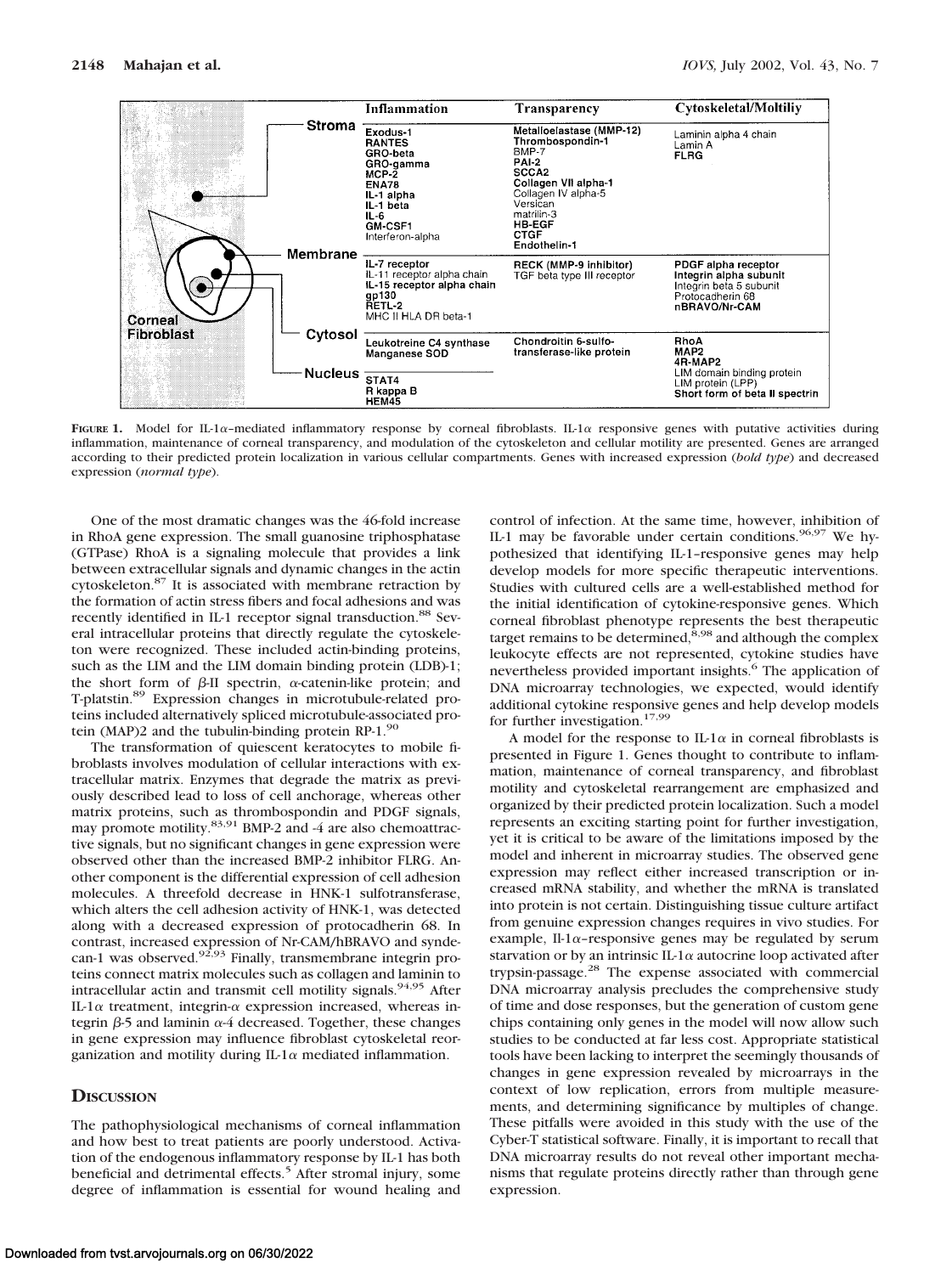These caveats notwithstanding, DNA microanalysis was an effective and efficient screening method. Several previously known IL-1–responsive genes were identified, supporting the statistical and experimental methods. Some novel genes representing chemokines, chemotactic factors, cell adhesion molecules, interleukin receptors, matrix metalloproteinase, protease inhibitors, proteoglycans, angiogenic factors, cytoskeletal regulators, and transcription factors were identified. Each of these molecules represent potential targets, but what genes warrant further investigation? Regulation of MMPs is promising,<sup>60</sup> and this study correctly identified MMP-9 as an important candidate. Inhibition of MMP-9 has already shown some success as an adjunctive therapy in clinical studies,100 and results suggest that targeting MMP-12, identified in this study, may also be important. Even with multiple redundant chemokine expression, targeting single chemokines or their receptors can dramatically reduce inflammation.<sup>36</sup> We identified chemokine targets not previously described in the cornea. Perhaps more important are the G-protein receptors (CXCR2 and CCR1, -2, -3, -5, and -6) implicated by this array of chemokines. It is interesting to speculate that therapies may be narrowed toward receptors expressed during leukocyte reactions specific to allergic, bacterial, or viral inflammation. Regulation of RhoA may control fibroblast motility and eventually wound contraction and corneal scarring, and specific inhibitors are available to test such a hypothesis. Finally, corneal gene therapy makes possible the targeting of specific transcription factors, such as  $STAT4$  and R- $\kappa$ B, which have conceivably broad roles in inflammation.101,102 Taken together, the observations based on this DNA microarray experiment provide fertile ground for developing and testing novel hypotheses to reduce cornea-related blindness.

#### *Acknowledgments*

The authors thank G. Wesley Hatfield and She-pin Hung for assistance with the statistical software and J. Denis Heck and Kim Nguyen for assistance with the microarrays.

#### *References*

- 1. Donshik PC, Berman MB, Dohlman CH, Gage J, Rose J. Effect of topical corticosteroids on ulceration in alkali-burned corneas. *Arch Ophthalmol.* 1978;96:2117–2120.
- 2. Newsome NA, Gross J. Prevention by medroxyprogesterone of perforation in the alkali-burned rabbit cornea: inhibition of collagenolytic activity. *Invest Ophthalmol Vis Sci.* 1977;16:21–31.
- 3. Kenyon KR, Chaves HV. Morphology and pathologic response of corneal and conjunctival disease. In: Smolin G, Thoft RA, eds. *The Cornea*: *Scientific Foundations and Clinical Practice.* Boston: Little, Brown; 1994:xv,759.
- 4. Lindenauer MR, Johnstom FM. Tissue distribution in cornea. In: Krachmer JH, Mannis MJ, Hooland EJ, eds. *Fundamentals of Cornea and External Disease.* Vol. 1. Baltimore: CV Mosby; 1997;519–524.
- 5. Liu Q, Zhou YH, Xuan B, Chiou GC, Okawara T. Effects of interleukin-1 blockers on corneal fibroblast proliferation in vitro and ocular inflammation in vivo. *J Ocul Pharmacol Ther.* 2000; 16:81–96.
- 6. Wilson SE, Liu JJ, Mohan RR. Stromal-epithelial interactions in the cornea. *Prog Retinal Eye Res.* 1999;18:293–309.
- 7. Wilson SE, He YG, Lloyd SA. EGF, EGF receptor, basic FGF, TGF beta-1, and IL-1 alpha mRNA in human corneal epithelial cells and stromal fibroblasts. *Invest Ophthalmol Vis Sci.* 1992;33:1756– 1765.
- 8. Fini ME. Keratocyte and fibroblast phenotypes in the repairing cornea. *Prog Retinal Eye Res.* 1999;18:529–551.
- 9. Planck SR, Huang XN, Robertson JE, Rosenbaum JT. Cytokine mRNA levels in rat ocular tissues after systemic endotoxin treatment. *Invest Ophthalmol Vis Sci.* 1994;35:924–930.
- 10. Dinarello CA. Biologic basis for interleukin-1 in disease. *Blood.* 1996;87:2095–2147.
- 11. Sano Y, Osawa H, Sotozono C, Kinoshita S. Cytokine expression during orthotopic corneal allograft rejection in mice. *Invest Ophthalmol Vis Sci.* 1998;39:1953–1957.
- 12. Kernacki KA, Goebel DJ, Poosch MS, Hazlett LD. Early cytokine and chemokine gene expression during Pseudomonas aeruginosa corneal infection in mice. *Infect Immun.* 1998;66:376–379.
- 13. Sotozono C, He J, Matsumoto Y, Kita M, Imanishi J, Kinoshita S. Cytokine expression in the alkali-burned cornea. *Curr Eye Res* 1997;16:670–676.
- 14. Wilson SE, Lloyd SA, He YG. Glucocorticoid receptor and interleukin-1 receptor messenger RNA expression in corneal cells. *Cornea* 1994;13:4–8.
- 15. Wilson SE, Mohan RR, Hong JW, Lee JS, Choi R. The wound healing response after laser in situ keratomileusis and photorefractive keratectomy: elusive control of biological variability and effect on custom laser vision correction. *Arch Ophthalmol.* 2001; 119:889–896.
- 16. Nakayasu K. Stromal changes following removal of epithelium in rat cornea. *Jpn J Ophthalmol.* 1988;32:113–125.
- 17. Young RA. Biomedical discovery with DNA arrays. *Cell.* 2000;102: 9–15.
- 18. Tran MT, Tellaetxe-Isusi M, Elner V, Strieter RM, Lausch RN, Oakes JE. Proinflammatory cytokines induce RANTES and MCP-1 synthesis in human corneal keratocytes but not in corneal epithelial cells. Beta-chemokine synthesis in corneal cells. *Invest Ophthalmol Vis Sci.* 1996;37:987–996.
- 19. Long AD, Mangalam HJ, Chan BY, Tolleri L, Hatfield GW, Baldi P. Improved statistical inference from DNA microarray data using analysis of variance and a Bayesian statistical framework: analysis of global gene expression in Escherichia coli K12. *J Biol Chem.* 2001;276:19937–19944.
- 20. Arfin SM, Long AD, Ito ET, et al. Global gene expression profiling in Escherichia coli K12. The effects of integration host factor. *J Biol Chem.* 2000;275:29672–29684.
- 21. Zhu H, Cong JP, Mamtora G, Gingeras T, Shenk T. Cellular gene expression altered by human cytomegalovirus: global monitoring with oligonucleotide arrays. *Proc Natl Acad Sci USA.* 1998;95: 14470–14475.
- 22. http:www.corneanet.net. Wilmer Eye Institute. Accessed August 2001.
- 23. Cubitt CL, Lausch RN, Oakes JE. Synthesis of type II interleukin-1 receptors by human corneal epithelial cells but not by keratocytes. *Invest Ophthalmol Vis Sci.* 2001;42:701–704.
- 24. Girard MT, Matsubara M, Fini ME. Transforming growth factorbeta and interleukin-1 modulate metalloproteinase expression by corneal stromal cells. *Invest Ophthalmol Vis Sci.* 1991;32:2441– 2454.
- 25. Cubitt CL, Lausch, RN, Oakes JE. Differential regulation of granulocyte-macrophage colony-stimulating factor gene expression in human corneal cells by pro-inflammatory cytokines. *J Immunol.* 1994;153:232–240.
- 26. Weng J, Mohan RR, Li Q, Wilson SE. IL-1 upregulates keratinocyte growth factor and hepatocyte growth factor mRNA and protein production by cultured stromal fibroblast cells: interleukin-1 beta expression in the cornea. *Cornea.* 1997;16:465–471.
- 27. Cubitt CL, Lausch RN, Oakes JE. Differential induction of GRO alpha gene expression in human corneal epithelial cells and keratocytes exposed to proinflammatory cytokines. *Invest Ophthalmol Vis Sci.* 1997;38:1149–1158.
- 28. West-Mays JA, Strissel KJ, Sadow PM, Fini ME. Competence for collagenase gene expression by tissue fibroblasts requires activation of an interleukin 1 alpha autocrine loop. *Proc Natl Acad Sci USA.* 1995;92:6768–6772.
- 29. Schindler R, Clark BD, Dinarello CA. Dissociation between interleukin-1 beta mRNA and protein synthesis in human peripheral blood mononuclear cells. *J Biol Chem*. 1990;265:10232–10237.
- 30. Cole N, Krockenberger M, Bao S, Beagley KW, Husband AJ, Willcox M. Effects of exogenous interleukin-6 during Pseudomonas aeruginosa corneal infection. *Infect Immun.* 2001;69:4116– 4119.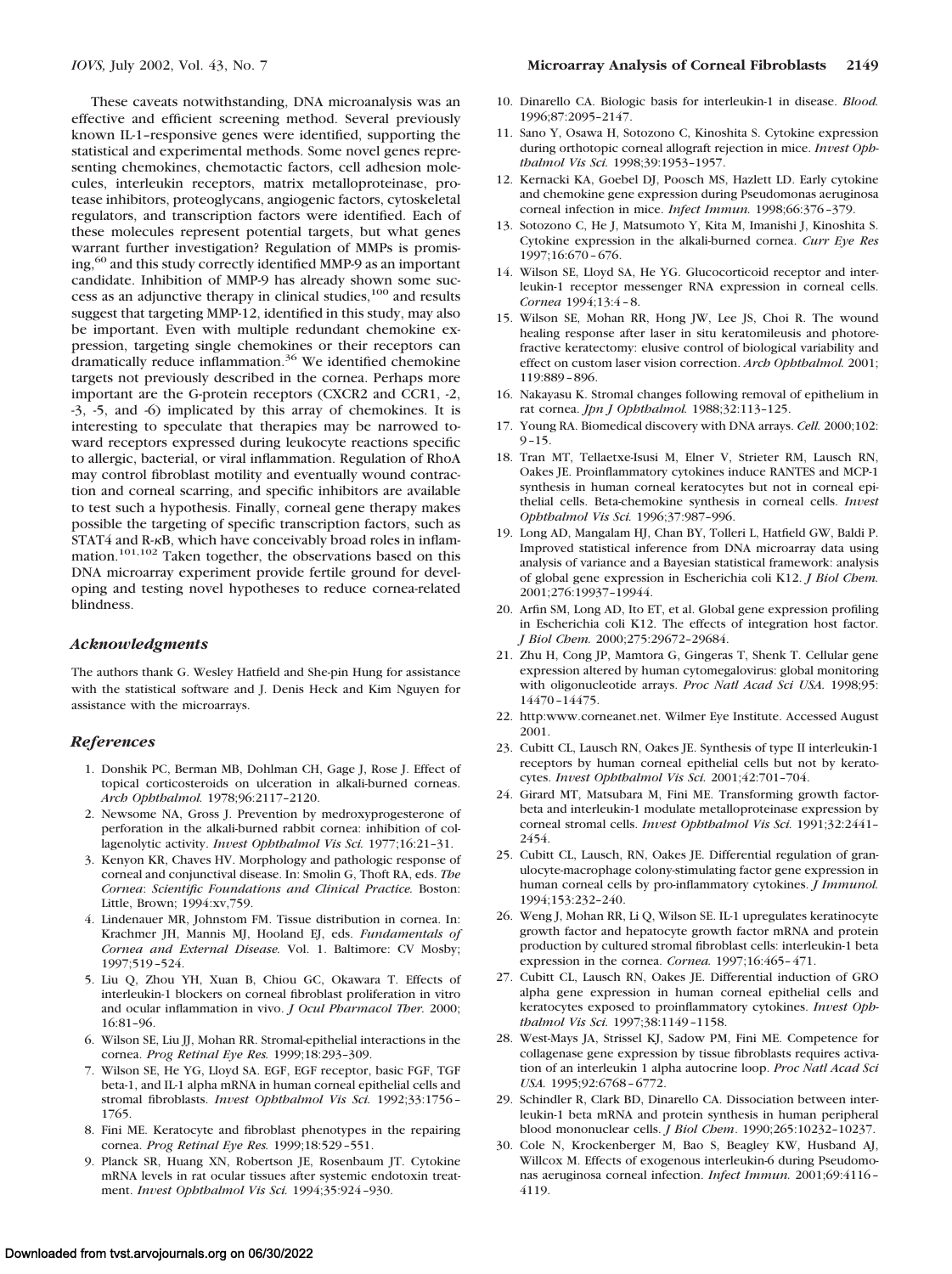- 31. Stark GR, Kerr IM, Williams BR, Silverman RH, Schreiber RD. How cells respond to interferons. *Annu Rev Biochem.* 1998;67: 227–264.
- 32. Zlotnick A, Osamu Y. Chemokines: A new classification system and their role in immunity. *Immunity.* 2000;12:121–127.
- 33. Hromas R, Gray PW, Chantry D, et al. Cloning and characterization of exodus, a novel beta-chemokine. *Blood.* 1997;89:3315– 3322.
- 34. Kleeff J, Kusama T, Rossi DL, et al. Detection and localization of Mip-3alpha/LARC/Exodus, a macrophage proinflammatory chemokine, and its CCR6 receptor in human pancreatic cancer. *Int J Cancer.* 1999;81:650–657.
- 35. Walz A, Schmutz P, Mueller C, Schnyder-Candrian S. Regulation and function of the CXC chemokine ENA-78 in monocytes and its role in disease. *J Leukoc Biol.* 1997;62:604–611.
- 36. Luster AD. Chemokines: chemotactic cytokines that mediate inflammation. *N Engl J Med.* 1998;338:436–445.
- 37. Nakashima K, Taga T. gp130 and the IL-6 family of cytokines: signaling mechanisms and thrombopoietic activities. *Semin Hematol.* 1998;35:210–221.
- 38. Liautard J, Sun RX, Cotte N, et al. Specific inhibition of IL-6 signalling with monoclonal antibodies against the gp130 receptor. *Cytokine.* 1997;9:233–241.
- 39. Sanicola M, Hession C, Worley D, et al. Glial cell line-derived neurotrophic factor-dependent RET activation can be mediated by two different cell-surface accessory proteins. *Proc Natl Acad Sci USA.* 1997;94:6238–6243.
- 40. Leng SX, Elias JA. Interleukin-11. *Int J Biochem Cell Biol.* 1997; 29:1059–1062.
- 41. Kao WW, Zhu G, Benza R, Kao CW, Ishizaki M, Wander AH. Appearance of immune cells and expression of MHC II DQ molecule by fibroblasts in alkali-burned corneas. *Cornea.* 1996; 15:397–408.
- 42. Schindler H, Lutz MB, Rollinghoff M, Bogdan C. The production of IFN-gamma by IL-12/IL-18-activated macrophages requires STAT4 signaling and is inhibited by IL-4. *J Immunol.* 2001;166: 3075–3082.
- 43. Ihle JN. The Stat family in cytokine signaling. *Curr Opin Cell Biol.* 2001;13:211–217.
- 44. Adams BS, Leung KY, Hanley EW, Nabel GJ. Cloning of R kappa B, a novel DNA-binding protein that recognizes the interleukin-2 receptor alpha chain kappa B site. *New Biol.* 1991;3:1063–1073.
- 45. Nguyen LH, Espert L, Mechti N, Wilson DM III. The human interferon- and estrogen-regulated isg20/hem45 gene product degrades single-stranded rna and dna in vitro. *Biochemistry.* 2001;40:7174–7179.
- 46. Penrose JF, Austen KF. The biochemical, molecular, and genomic aspects of leukotriene C4 synthase. *Proc Assoc Am Phys.* 1999; 111:537–546.
- 47. Dahlen SE, Bjork J, Hedqvist P, et al. Leukotrienes promote plasma leakage and leukocyte adhesion in postcapillary venules: in vivo effects with relevance to the acute inflammatory response. *Proc Natl Acad Sci USA.* 1981;78:3887–3891.
- 48. Ohji M, SundarRaj N, Thoft RA. Transforming growth factor-beta stimulates collagen and fibronectin synthesis by human corneal stromal fibroblasts in vitro. *Curr Eye Res.* 1993;12:703–709.
- 49. Cousins SW, McCabe MM, Danielpour D, Streilein JW. Identification of transforming growth factor-beta as an immunosuppressive factor in aqueous humor. *Invest Ophthalmol Vis Sci.* 1991;32: 2201–2211.
- 50. Crawford SE, Stellmach V, Murphy-Ullrich JE, et al. Thrombospondin-1 is a major activator of TGF-beta1 in vivo. *Cell.* 1998; 93:1159–1170.
- 51. Moustakas A, Lin HY, Henis YI, Plamondon J, O'Connor-McCourt MD, Lodish HF. The transforming growth factor beta receptors types I, II, and III form hetero-oligomeric complexes in the presence of ligand. *J Biol Chem*. 1993;268:22215–22218.
- 52. Wang XF, Lin HY, Ng-Eaton E, Downward J, Lodish HF, Weinberg RA. Expression cloning and characterization of the TGF-beta type III receptor. *Cell.* 1991;67:797–805.
- 53. You L, Kruse FE, Pohl J, Volcker HE. Bone morphogenetic proteins and growth and differentiation factors in the human cornea. *Invest Ophthalmol Vis Sci.* 1999;40:296–311.
- 54. Gipson IK, Spurr-Michaud SJ, Tisdale AS. Anchoring fibrils form a complex network in human and rabbit cornea. *Invest Ophthalmol Vis Sci.* 1987;28:212–220.
- 55. Ljubimov AV, Burgeson RE, Butkowski RJ, Michael AF, Sun TT, Kenney MC. Human corneal basement membrane heterogeneity: topographical differences in the expression of type IV collagen and laminin isoforms. *Lab Invest.* 1995;72:461–473.
- 56. Chakravarti S, Petroll WM, Hassell JR, et al. Corneal opacity in lumican-null mice: defects in collagen fibril structure and packing in the posterior stroma. *Invest Ophthalmol Vis Sci.* 2000;41: 3365–3373.
- 57. Fukuta M, Inazawa J, Torii T, Tsuzuki K, Shimada E, Habuchi O. Molecular cloning and characterization of human keratan sulfate Gal-6-sulfotransferase. *J Biol Chem.* 1997;272:32321–32328.
- 58. Deak F, Wagener R, Kiss I, Paulsson M. The matrilins: a novel family of oligomeric extracellular matrix proteins. *Matrix Biol.* 1999;18:55–64.
- 59. Hiscott P, Armstrong D, Batterbury M, Kaye S. Repair in avascular tissues: fibrosis in the transparent structures of the eye and thrombospondin 1. *Histol Histopathol.* 1999;14:1309–1320.
- 60. Ralph RA. Tetracyclines and the treatment of corneal stromal ulceration: a review. *Cornea.* 2000;19:274–277.
- 61. Ye HQ, Azar DT. Expression of gelatinases A and B, and TIMPs 1 and 2 during corneal wound healing. *Invest Ophthalmol Vis Sci.* 1998;39:913–921.
- 62. Fini ME, Girard MT, Matsubara M. Collagenolytic/gelatinolytic enzymes in corneal wound healing. *Acta Ophthalmol.* 1992; (suppl)202:26–33.
- 63. Shapiro SD, Kobayashi DK, Ley TJ. Cloning and characterization of a unique elastolytic metalloproteinase produced by human alveolar macrophages. *J Biol Chem.* 1993;268:23824–23829.
- 64. Shipley JM, Wesselschmidt RL, Kobayashi DK, Ley TJ, Shapiro SD. Metalloelastase is required for macrophage-mediated proteolysis and matrix invasion in mice. *Proc Natl Acad Sci USA.* 1996;93: 3942–3946.
- 65. Werb Z. ECM and cell surface proteolysis: regulating cellular ecology. *Cell.* 1997;91:439–442.
- 66. Ranganathan AC, Nelson KK, Rodriguez AM, et al. Manganese superoxide dismutase signals matrix metalloproteinase expression via H2O2-dependent ERK1/2 activation. *J Biol Chem.* 2001; 276:14264–14270.
- 67. Medina L, Perez-Ramos J, Ramirez R, Selman M, Pardo A. Leukotriene C4 upregulates collagenase expression and synthesis in human lung fibroblasts. *Biochim Biophys Acta.* 1994;1224:168– 174.
- 68. Takahashi C, Sheng Z, Horan TP, et al. Regulation of matrix metalloproteinase-9 and inhibition of tumor invasion by the membrane-anchored glycoprotein RECK. *Proc Natl Acad Sci USA.* 1998;95:13221–13226.
- 69. Andreasen PA, Egelund R, Petersen HH. The plasminogen activation system in tumor growth, invasion, and metastasis. *Cell Mol Life Sci.* 2000;57:25–40.
- 70. Berk RS, Katar M, Dong Z, Day DE. Plasminogen activators and inhibitors in the corneas of mice infected with *Pseudomonas aeruginosa*. *Invest Ophthalmol Vis Sci.* 2001;42:1561–1567.
- 71. BenEzra D, Hemo I, Maftzir G. In vivo angiogenic activity of interleukins. *Arch Ophthalmol.* 1990;108:573–576.
- 72. Dana MR, Zhu SN, Yamada J. Topical modulation of interleukin-1 activity in corneal neovascularization. *Cornea.* 1998;17:403–409.
- 73. Bek EL, McMillen MA. Endothelins are angiogenic. *J Cardiovasc Pharmacol.* 2000;36:S135–S139.
- 74. Salani D, Taraboletti G, Rosano L, et al. Endothelin-1 induces an angiogenic phenotype in cultured endothelial cells and stimulates neovascularization in vivo. *Am J Pathol.* 2000;157:1703–1711.
- 75. Abramovitch R, Neeman M, Reich R, et al. Intercellular communication between vascular smooth muscle and endothelial cells mediated by heparin-binding epidermal growth factor-like growth factor and vascular endothelial growth factor. *FEBS Lett.* 1998;425:441–447.
- 76. Bussolino F, Ziche M, Wang JM, et al. In vitro and in vivo activation of endothelial cells by colony- stimulating factors. *J Clin Invest.* 1991;87:986–995.